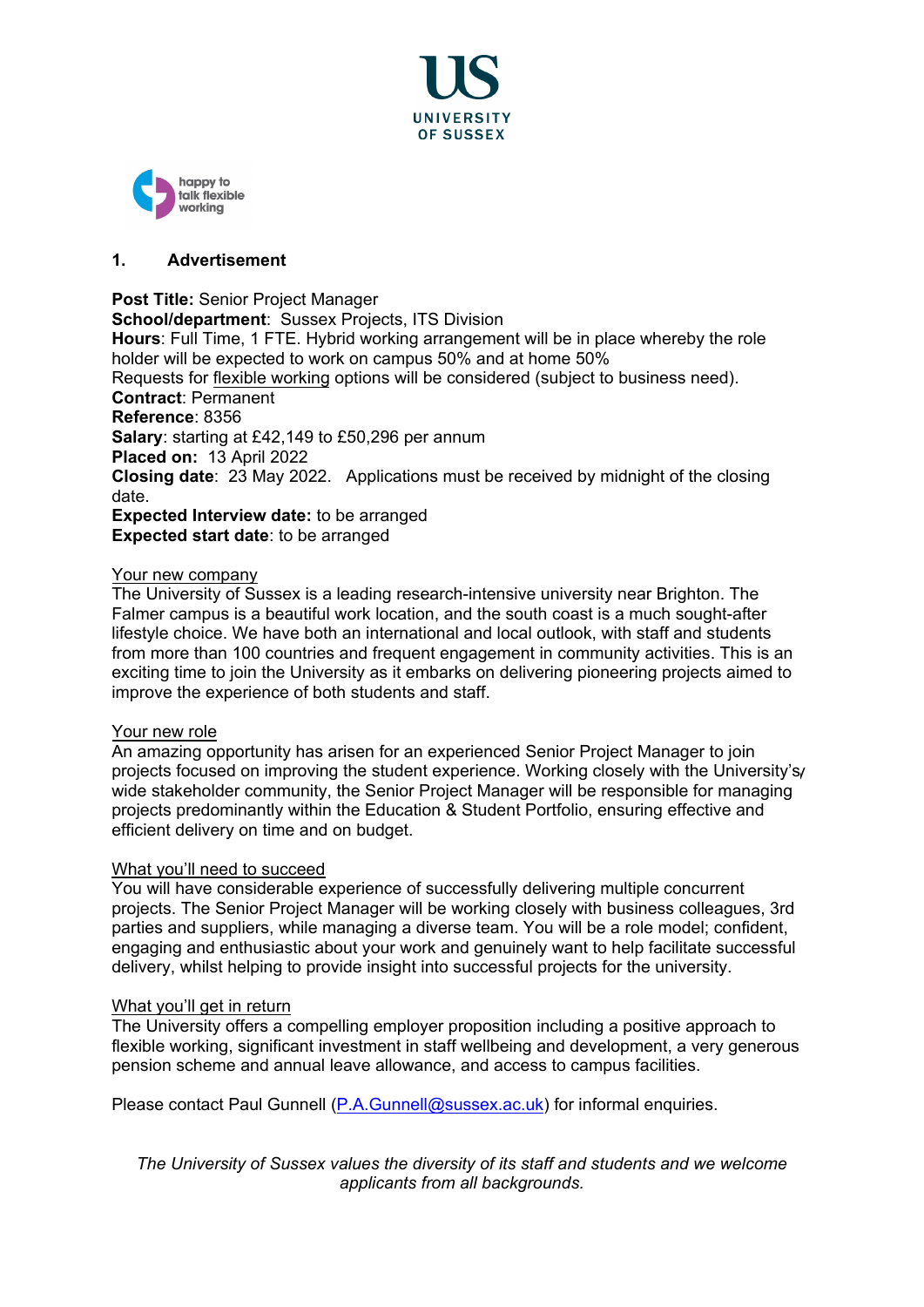# **2. The School / Division**

Please find further information regarding the school/division at https://www.sussex.ac.uk/ogs/project-services

## **3. Job Description**

Job Description for the post of: Senior Project Manager

**Department:** Sussex Projects

**Section/Unit/School:** ITS Division

**Location:** Shawcross Building

**Grade:** 8

| <b>Responsible to:</b> | Portfolio Manager (ITS) |
|------------------------|-------------------------|
|------------------------|-------------------------|

**Responsible for:** Team of Project Managers/Project Support Officers

### **Role description**:

Accomplish project objectives by planning project activities, evaluating the implementation and progress of the project.

## **PRINCIPAL ACCOUNTABILITIES**

- 1. Work with key stakeholders to develop an initial project plan, including scope, resource plans and costs of any project based on the outcomes from an initial feasibility project.
- 2. Provide the day-to-day leadership and management of project, through all aspects of the project life cycle, co-ordinating project members, managing multi-disciplinary team members in a matrix environment and liaising closely with the project sponsor.
- 3. Work with key stakeholders across the institution, manage the key communications for the project, liaising with project team members and internal and external stakeholders.
- 4. Undertake product selection and procurement activities to ensure the achievement of project objectives, product fit and best value.
- 5. Coordinate project, service and business readiness activities via a transition plan.

### **KEY RESPONSIBILITIES**

### **1. Deliver and lead the project lifecycle**

- 1.1. Manage all aspect of the project lifecycle including scope, timelines, resources, budget, risks and issues, benefits, relationships, training and communication. Generally, this will be for longer-term or more complex projects requiring significant levels of stakeholder collaboration.
- 1.2. Develop and implement rigorous planning and ensure it is delivered by appropriate parties including the design of the project and the appropriate approach to delivery.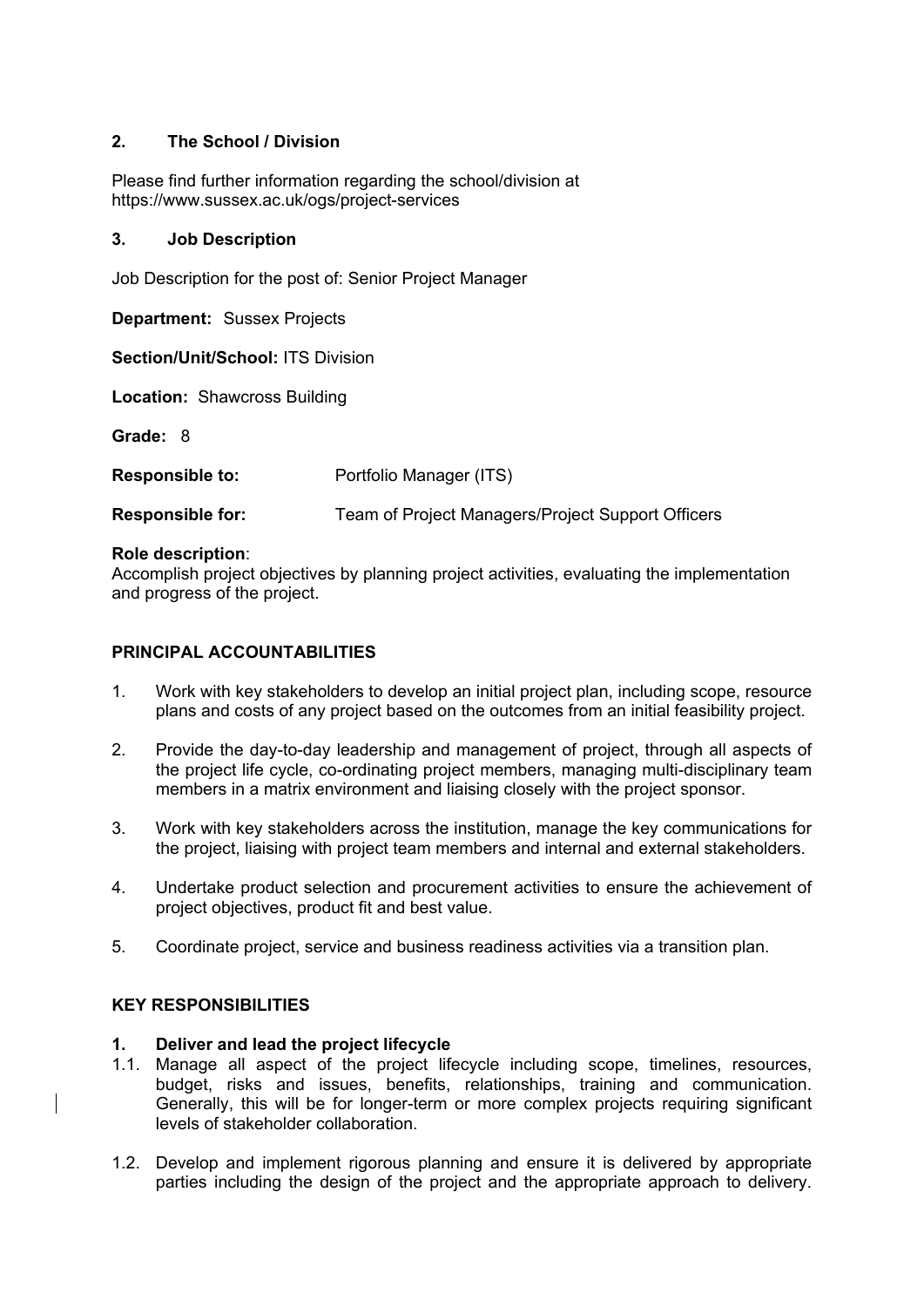This will require the ability to undertake analysis with the ability to make complex decisions and obtain buy-in of stakeholders. Responsible for ensuring appropriate risk assessments, method statements and project management documentation, etc., is completed and subjected to the appropriate project governance methodology

# **2. Project Leadership and management**

- 2.1. Ensure the project is managed in line with institution's project management methodology
- 2.2. Coordinate project, service and business readiness activities
- 2.3. Work with the project team and project office support colleagues, to deliver the project objectives, coaching and guiding as needed, breaking down barriers between teams to ensure successful delivery. Manage multi-disciplinary team members in a matrix environment. This will include project induction, coaching, guidance and training to project team members to ensure the effective implementation of the project.
- 2.4. Work with internal and external stakeholders ensuring delivery to project specification.

# **3. Stakeholder Engagement**

- 3.1. Identify and build effective working relationships with internal and external stakeholders and networks, collaborating and influencing decisions on areas affecting projects, identify and manage project dependencies; work to identify priorities and jointly ensure that the most appropriate way is found for the priorities to be met. Engage with stakeholders to shape the project
- 3.2. Resolve issues and conflicts by bringing together experts to drive consensus to progress with agreed project plans.
- 3.3. Work with stakeholders, providing complex, conflicting and technical information and ensuring technical information is understood and used to inform decisions
- 3.4. Ensure stakeholder training is considered as part of the project plan and undertake all necessary stakeholder training.

# **4. Procurement and contract management**

- 4.1. Undertake project procurement activity
- 4.2. Manage supplier contracts connected to the project delivery

To carry out any other duties that are within the employee's skills and abilities whenever reasonably instructed.

This Job Description sets out current duties of the post that may vary from time to time without changing the general character of the post or level of responsibility entailed.

# **INDICATIVE PERFORMANCE CRITERIA**

• Leading a team of Project Managers and/or Project Support Staff. The number of direct reports varies according to project size. The post holder can expect to manage staff on a matrix basis.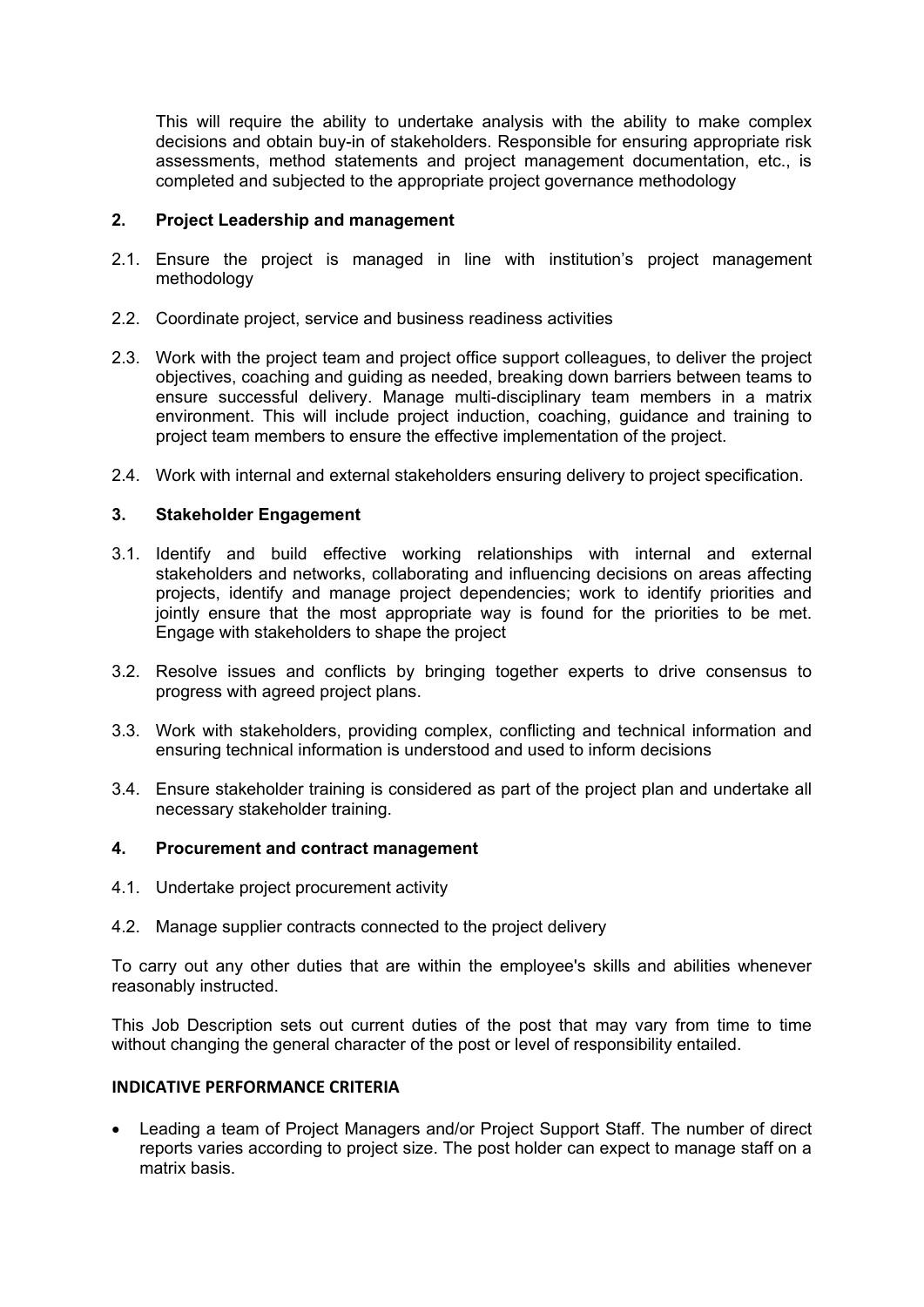- Budget amount depends on the size of the project.
- Responsible for the achievements of targets agreed with the line manager
- The post holder reports to the Portfolio Manager (ITS) working under broad direction to enable the post holder to manage their own work and that of their team members, to achieve their agreed objectives. The role holder will play a key role as part of the Divisional leadership team in supporting the achievement of the strategic and operational goals of the University, Professional Services & their Division. The post holder is expected to work collaboratively across the University and with key stakeholders to deliver single team working that efficiently and effectively supports the achievement of those goals and objectives.
- Support achievement of the Division's/Unit's/School's compliance with all applicable statutory and regulatory compliance obligations, including (but not limited to): UKVI, Health & Safety, the Prevent Duty, data protection, Competition and Markets Authority requirements and equal opportunities, as appropriate to the grade and role. Additionally, to promote good practice in relation to University policy, procedure and guidance in relation to those compliance matters in respect of students, staff and other relevant parties.
- Balance effectiveness and cost-efficiency in the management of the budgets you are accountable for, demonstrating compliance with Value for Money and Return on Investment principles to support the University's strategic aim to achieve a world-class standard of teaching and research by managing our resources effectively and efficiently.

|                                                                                                                                                                              | <b>Essential</b> | Desirable |  |
|------------------------------------------------------------------------------------------------------------------------------------------------------------------------------|------------------|-----------|--|
| <b>Previous Experience</b>                                                                                                                                                   |                  |           |  |
| A career history within a project management environment, ideally in a<br>challenging, changeable environment comprising multiple business<br>systems and a need for synergy | X                |           |  |
| Sound track record of initiating and managing large-scale projects within<br>a complex organization                                                                          | X                |           |  |
| Qualifications and professional accreditations                                                                                                                               |                  |           |  |
| Prince2 certification or equivalent                                                                                                                                          | Χ                |           |  |
| Membership of appropriate professional institute                                                                                                                             |                  | x         |  |
| <b>Skills and Competencies</b>                                                                                                                                               |                  |           |  |
| Highly organised with the ability to manage multiple project streams.<br>Ability to prioritise, delegate and execute tasks in an environment with<br>competing demands       | X                |           |  |

# **4. Person Specification**